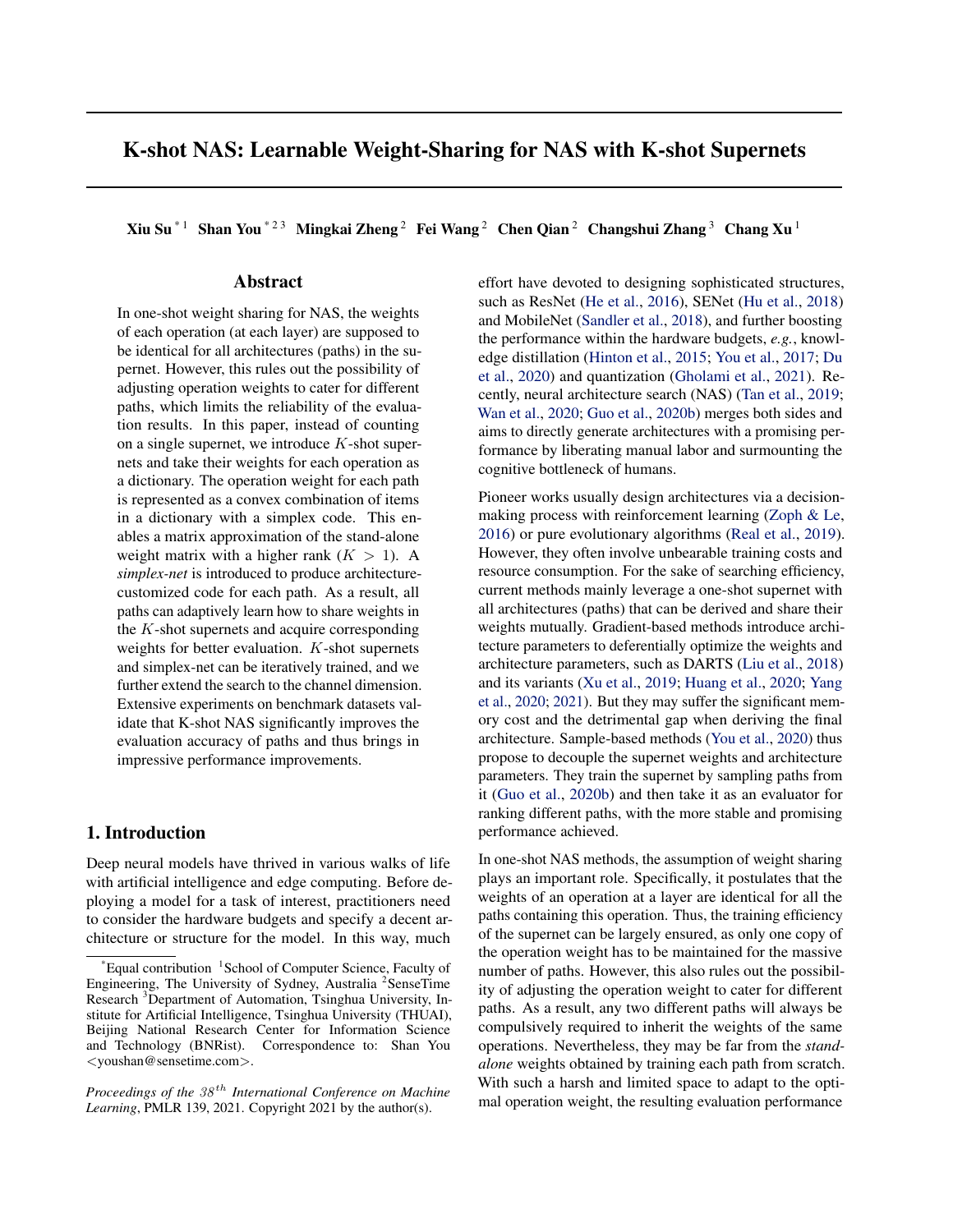

Figure 1. K-shot NAS directly learns the customized code (coefficient vector)  $\lambda$  for different paths (subnets or architectures)  $\alpha$ . Therefore, even with the same operation, *e.g.* OP1 in the second layer, the weights of each path is encouraged to be different from each other as in (d) and be a more accurate approximation for the stand-alone weights trained from scratch. However, as in (a), paths in one-shot supernet fully share a same set of weights even when architectures are different  $(a_1 \text{ vs } a_2)$ .

of paths could be unreliable and rarely reflects the Oracle ranking of different paths for supernet.

In this paper, we introduce a K-shot NAS framework to unleash the potential of sampled subnetworks (subnets). Instead of counting on a single operation weight of supernet, we maintain a dictionary of weights for an operation based on a group of  $K$  supernets (see Figure 1). All paths containing a certain operation are supposed to share the dictionary mutually, but we allow them to have their own customized manner to exploit it. Particularly, the operation weight for each path is represented as a convex combination of items in the dictionary with a code on the simplex. We encode the architecture in a code generator *simplex-net* to generate these codes customized for different paths. Then we can interpret the weight sharing as a matrix approximation problem, where the one-shot paradigm merely leverages a rank-1 matrix to approximate the stand-alone weight matrix for all paths while our  $K$ -shot case encourages the approximation through a matrix of higher rank. We further consider the joint searching with channel dimension (number of filters for operations). A channel branch can be encoded into the simplex-net to explore the context information or the difference among layers. We propose a non-parametric regularization to improve the discrimination between simplex codes of different widths. Extensive experiments on the benchmark ImageNet [\(Russakovsky et al.,](#page-10-0) [2015\)](#page-10-0) and NAS-Bench-201 [\(Dong & Yang,](#page-9-0) [2020\)](#page-9-0) datasets validate the effectiveness of our K-shot NAS and advantages over other one-shot NAS methods. We can achieve a 77.9% Top-1 accuracy with the MobileNetV2 search space with only 412M FLOPs.

### 2. Rethinking Weight-Sharing with Supernets

One-shot NAS methods mainly dedicate to optimize a supernet  $N$  which contains all the architectures from a given

search space A. The weight  $\theta$  of the supernet N is shared by all its sub-networks (a.k.a architectures or paths), *i.e.*,  $a \in A$ . With the trained supernet, the optimal architectures can be identified through searching and evaluating them. Following [\(Guo et al.,](#page-9-0) [2020b;](#page-9-0) [You et al.,](#page-10-0) [2020\)](#page-10-0), a general one-shot NAS can be formulated as a two-stage optimization problem, *i.e.*, weights optimization for supernets and architecture search,

$$
\boldsymbol{a}^* = \underset{\boldsymbol{a} \in \mathcal{A}}{\arg \max} \ \text{ACC}_{val}(\boldsymbol{a}, \boldsymbol{\theta}_{\mathcal{A}}^*(\boldsymbol{a})) \tag{1}
$$

$$
\text{s.t. } \theta_{\mathcal{A}}^* = \underset{\theta}{\text{arg min }} \mathcal{L}_{train}(\mathcal{A}, \theta), \tag{2}
$$

where  $ACC_{val}$  denotes the accuracy for each architecture a on the validation dataset  $\mathcal{D}_{val}$ , and  $\mathcal{L}_{train}(\mathcal{A}, \theta)$  $\mathbb{E}_{a \in \mathcal{A}}[\mathcal{L}_{train}(a, \theta)]$  denotes the training loss for the supernet on the training dataset  $\mathcal{D}_{train}$  by randomly sampling a path and optimizing its weights accordingly. Since it is computationally prohibited to traverse all architectures in a large search space, *e.g.*, 13<sup>21</sup> possible networks in a MobileNetV2 search space, the optimal architecture search in Eq.(2) usually turns to efficient searching algorithms, such as evolutionary search [\(Deb et al.,](#page-9-0) [2002;](#page-9-0) [Guo et al.,](#page-9-0) [2020b;](#page-9-0) [You et al.,](#page-10-0) [2020\)](#page-10-0).

#### 2.1. One-shot Weight Sharing

One-shot supernet adopts a fixed weight-sharing paradigm. That is, the weights of an operation at a layer are supposed to be identical (fully-shared) for all sampled architectures that contain this operation. Consider a supernet  $N$  with  $L$ layers and O operations for each layer, and then the overall search space size is  $O^L$ . Formally, in a one-shot weight sharing strategy, for a certain operation  $\sigma$  at a layer, then it will be involved in  $N = |\mathcal{A}|/O = O^{L-1}$  possible paths,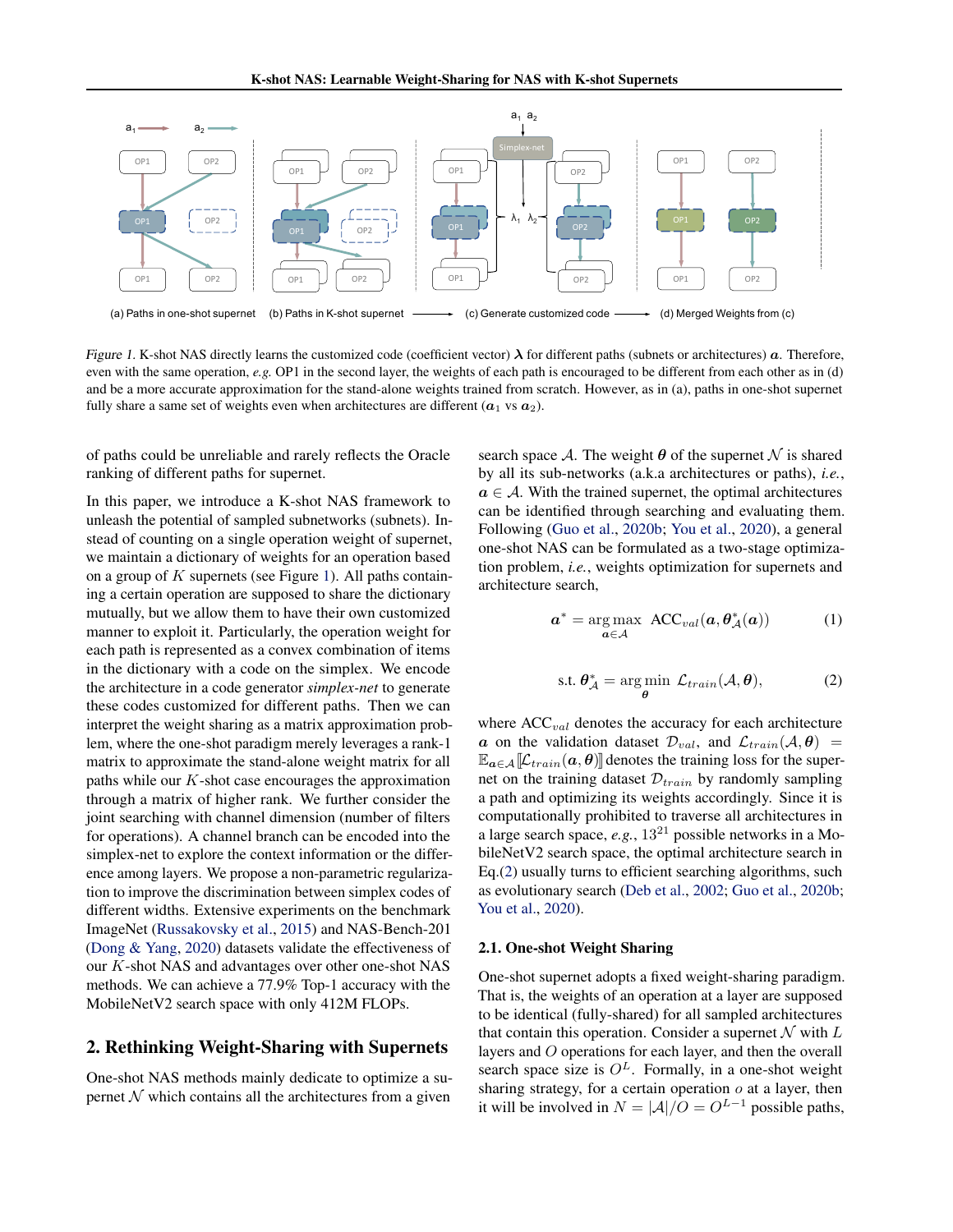<span id="page-2-0"></span>which we simply denote as  $\{a_1, ..., a_N\}$ . Besides, if we train all these  $N$  paths from scratch, we can have their Oracle or *stand-alone* weights on the operation  $o$ , *i.e.*,  $W =$  $[w_1, ..., w_N] \in \mathbb{R}^{d \times N}$ . As for the one-shot paradigm, all weights for different paths will amount to the same weight  $\theta_0$  of the supernet, and the stand-alone matrix W is assumed to be approximated as

one-shot: 
$$
W = [w_1, ..., w_N] \approx \mathbf{1}^T \otimes \theta_o,
$$
 (3)

where  $\theta_o$  represents the weight of operation o in the supernet, and ⊗ is the Kronecker product between two vectors with the vector  $\mathbf{1} \in \mathbb{R}^N$  being all ones. The one-shot weight sharing can largely benefit the training efficiency of the supernet, as only one copy of the operation weight has to be maintained for the massive number of architectures. However, the one-shot weight sharing in Eq.(3) rules out the possibility of adjusting the operation weight to cater to different paths. For any two paths  $a_i, a_j$  that involve the same operation o from the supernet, they will always share the same weight of  $o$ . With such a limited room to match a satisfactory operation weight, the resulting evaluation performance of the paths could be unconvincing and hardly reflects the potential of different paths.

#### 2.2. K-shot Weight Sharing

Instead of relying on the single operation weight  $\theta_0$  from the supernet, we tend to maintain a dictionary of weights for an operation. Suppose there are K supernets  $\{\boldsymbol{\theta}_1, \cdots, \boldsymbol{\theta}_k\}.$ In terms of the operation  $o$ , we can set up a dictionary of weights  $\mathbf{\Theta} = \{\mathbf{\theta}_o^1, \cdots, \mathbf{\theta}_o^K\}$  based on these K supernets. For simplicity, we will omit the subscript  $\sigma$  in the sequel. The dictionary Θ can be shared by different paths that contain the operation  $o$ , but we allow them to have their own way to exploit the dictionary of operation weights. In particular, for the  $i$ -th path, we calculate the operation weight through a convex combination of items in the dictionary,

$$
\boldsymbol{w}_i \approx \boldsymbol{\Theta} \boldsymbol{\lambda}_i = \sum_{k=1}^K \lambda_{i,k} \boldsymbol{\theta}_k, \tag{4}
$$

where  $\lambda_i$  stands for the combination code of the *i*-th path and lies on the simplex  $\Delta^{K-1}$ ,

$$
\Delta^{K-1} = \{\lambda | \sum_{k=1}^{K} \lambda_k = 1, \lambda_k \geq 0, \forall k \in \{1, \cdots, K\} \}.
$$

By simultaneously considering all  $N$  paths that involve the operation o, we can approximate their operation weights as

$$
K\text{-shot:} \quad \mathbf{W} = [\mathbf{w}_1, ..., \mathbf{w}_N] \approx \mathbf{\Theta}\mathbf{\Lambda}, \quad (5)
$$



Figure 2. The framework of simlex-net and  $K$ -shot Supernet. With simplex-net, each architecture learns the customized code for constructing new supernets with  $K$ -shot weight, thus bridging the gap between supernets and stand-alone training.

where  $\Theta$ <sup>1</sup> serve as a weight basis for all paths, and  $\Lambda$  indicates the customized code for paths  $\{a_1, ..., a_N\}$ . In this way, all architectures can inherit the weights from the same set of K supernets simultaneously, yet with their associated code λ. We thus name this paradigm K*-shot weightsharing*.

Actually, the weight sharing paradigm can be interpreted as a matrix approximation problem [\(Tropp et al.,](#page-10-0) [2017\)](#page-10-0). As for one-shot case in Eq.(3), it leverages a rank-1 matrix  $\mathbf{1}^T \otimes \boldsymbol{w}$ to approximate the optimal stand-alone weight matrix  $W$ for various paths. In contrast, we encourage an approximation of W through a bit higher rank matrix. Since  $d \ll N$ in the size of W, we can leverage a rank  $K (1 \leq K \leq d)$ to fulfill the approximation, and it can be written as the multiplication of two small matrices,  $\mathbf{\Theta} \in \mathbb{R}^{d \times K}$  and  $\Lambda \in \mathbb{R}^{K \times N}$  in Eq.(5). By dint of the low-rank approximation [\(De Silva & Lim,](#page-9-0) [2008;](#page-9-0) [Kishore Kumar & Schneider,](#page-9-0) [2017;](#page-9-0) [Clarkson & Woodruff,](#page-9-0) [2017\)](#page-9-0), the gap between the ideal weight matrix and its approximation can be reduced compared to the one-shot paradigm. The classical rank-1 assumption is thus taken as a special case of ours. Note that the approximation in Eq.(5) depends on the optimality of the combination code  $\Lambda$ . If all combination code  $\lambda$  are nearly the same, then  $K$ -shot supernets will degrade to a one-shot case with  $w = \Theta \lambda$ . We thus hope the combination code of paths can be different and customized to reflect the characteristics of their architectures.

<sup>&</sup>lt;sup>1</sup>Since  $\Theta$  indicates the weights of any operation from K supernets. Without loss of generality, we also use  $\Theta$  to indicate the weights of K supernets  $\{\boldsymbol{\theta}_1, \cdots, \boldsymbol{\theta}_k\}$  accordingly.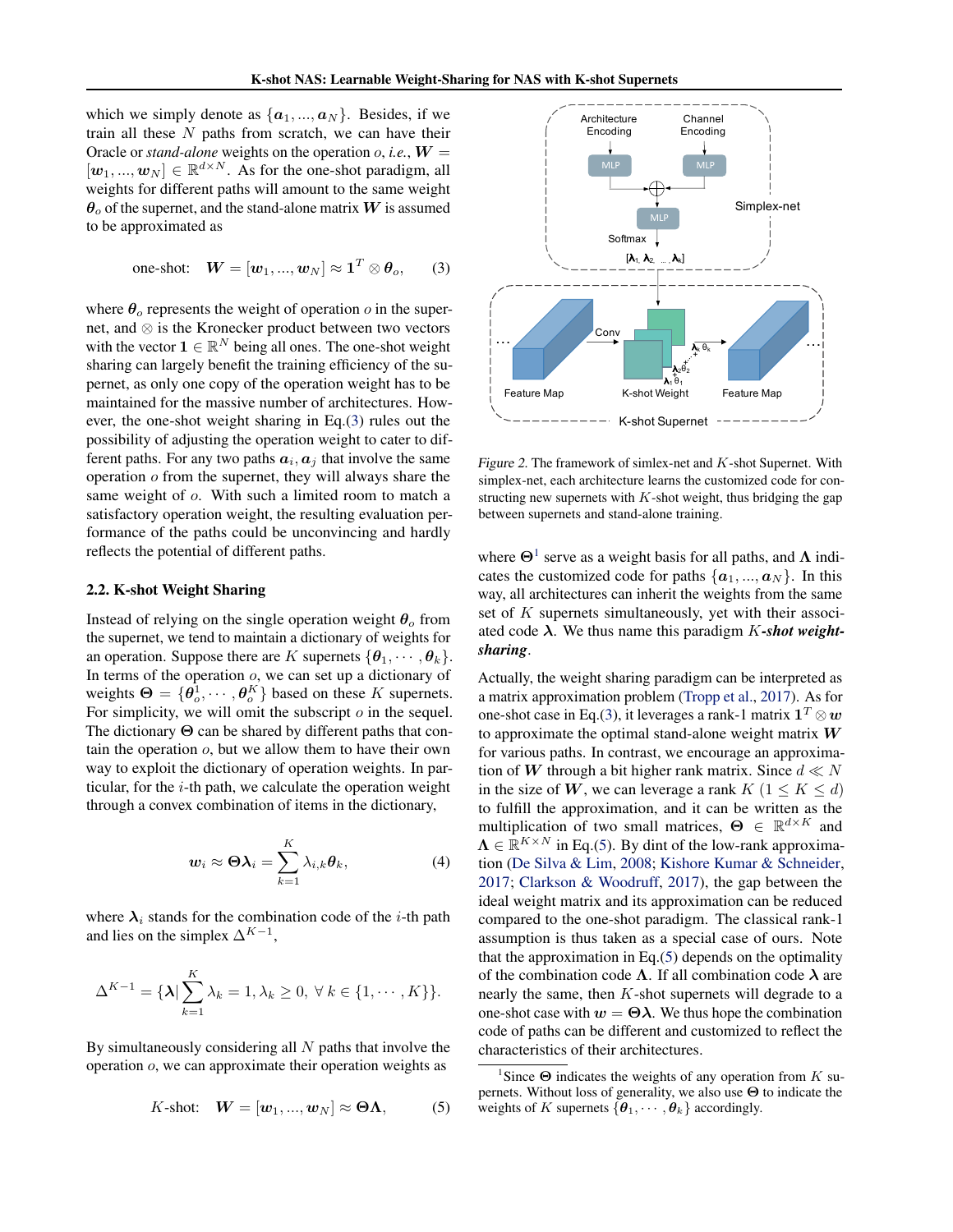#### <span id="page-3-0"></span>3. NAS with K-shot Supernets

As illustrated before, with  $K$ -shot supernets, weights of paths can have a better approximation to the ideal standalone weight matrix than one-shot paradigm, thus promoting the evaluation of paths to reflect their actual potential. Formally, by examining Eq.[\(4\)](#page-2-0), each code  $\lambda_i$  can be seen as a point on the simplex to weigh the  $K$  supernets. The weight of an operation shall not be only determined by itself (chosen or not). Instead, the architecture  $\alpha$  of the subnets as a kind of context information should influence the optimal weight of an individual operation. We thus re-parameterize  $\lambda_i$  by architecture  $a_i$  explicitly via a *simplex-net*  $\pi$  on simplex  $\Delta^{K-1}$ , *i.e.*,

$$
\pi: \mathcal{A} \to \Delta^{K-1}, \quad \mathbf{a}_i \mapsto \pi(\mathbf{a}_i; \mathbf{\sigma}) = \mathbf{\lambda}_i, \qquad (6)
$$

where  $\sigma$  is the parameters of the simplex-net, as shown in Figure [2.2,](#page-2-0) the simplex-net can be modeled with a simple multi-layer perception (MLP) that takes the one-hot architecture encoding vector  $\alpha$  as the input to generate its customized code  $\lambda$ . The objective function of K-shot supernets can now be formulated as follows:

$$
a^* = \underset{\mathbf{a} \in \mathcal{A}}{\arg \max} \text{ ACC}_{val}(a, \widetilde{\theta}(\Theta^*_{\mathcal{A}}, \sigma^*_{\mathcal{A}}, a)),
$$
  
s.t.  $\Theta^*_{\mathcal{A}}, \sigma^*_{\mathcal{A}} = \underset{\Theta, \sigma}{\arg \min} \mathcal{L}_{train}(\mathcal{A}, \widetilde{\theta}(\Theta, \sigma; \mathcal{A})),$  (7)  
 $\widetilde{\theta}(\Theta, \sigma; \mathcal{A}) = \Theta \cdot \lambda_{\mathcal{A}} = \Theta \cdot \pi(\mathcal{A}; \sigma),$ 

where  $\widetilde{\theta} = \sum_{k=1}^{K} \lambda_k \theta_k$  indicates the merged new weights from those of K supernets  $\Theta$  and customized code  $\lambda$ .  $\Theta_{\mathcal{A}}^*$ ,  $\sigma_{\mathcal{A}}^*$  is the optimal weights for the supernet and simplexnet after training. As a result, we can learn how all architectures share their weights with  $K$ -shot supernets by the learned customized code adaptively. In this way, the approximation gap can be reduced compared to the oneshot paradigm, and the evaluation ability is expected to be boosted.

Iterative training of supernets and simplex-net. Commonly, the supernet is trained by sampling a path and a mini-batch b of images per step and optimizing the corresponding weights. However, with the introduced simplexnet, this end-to-end training might bring in difficulty for the simplex-net since the valid batch size for simplex-net amounts to 1 (one path per step). In this way, we propose to use a larger path size for the simplex-net but optimize in an iterative manner. In detail, we choose to optimize the simplex-net with the  $K$ -shot supernets fixed. Then we randomly sample  $m$  paths and optimize the simplex-net accordingly. Besides, to ensure the memory cost, we benchmark the same batch size for the images and divide the image batch into  $m$  groups, with  $b/m$  images for each path. Then the optimization of simplex-net in Eq.(7) for some

Table 1. The training and search cost (GPU hours) of 1 epoch with different  $K$  on ImageNet dataset. The 4-th row reports the GPU usage with the batch size 128 for each GPU.

| Stage     | $K=1$ | $K=2$ | $K = 4$ | $K = 8$ | $K = 12$ |  |  |  |
|-----------|-------|-------|---------|---------|----------|--|--|--|
| Training  | 2.27  | 2.28  | 2.32    | 2.37    | 2.43     |  |  |  |
| Search    | 0.233 | 0.234 | 0.237   | 0.242   | 0.246    |  |  |  |
| GPU usage | 17.5G | 17.7G | 17.9G   | 18.4G   | 18.9G    |  |  |  |

iteration  $\tau$  evolves into

$$
\sigma_{\mathcal{A}}^{(\tau+1)} = \underset{\sigma}{\arg\min} \mathcal{L}_{train}(\mathcal{A}, \widetilde{\theta}(\Theta^{(\tau)}, \sigma; \mathcal{A})),
$$
  

$$
\widetilde{\theta}(\Theta^{(\tau)}, \sigma; \mathcal{A}) = \Theta^{(\tau)} \cdot \pi(\mathcal{A}; \sigma)
$$
 (8)

As for the training of supernets, we just optimize the weights of supernet with the image mini-batch by fixing the simplexnet. The optimization process is thus:

$$
\Theta_{\mathcal{A}}^{(\tau+1)} = \underset{\Theta}{\arg\min} \mathcal{L}_{train}(\mathcal{A}, \widetilde{\theta}(\Theta, \sigma^{(\tau)}; \mathcal{A})),
$$
  

$$
\widetilde{\theta}(\Theta, \sigma^{(\tau)}; \mathcal{A}) = \Theta \cdot \pi(\mathcal{A}; \sigma^{(\tau)})
$$
 (9)

For simplicity, we use the iterative training method by default till we converge to the optimal solution  $\Theta^*$  and  $\sigma^*$ . And the searching with  $K$ -shot supernets is formulated as  $Eq.(10).$ 

$$
\mathbf{a}^* = \underset{\mathbf{a} \in \mathcal{A}}{\arg \max} \ \text{Acc}_{val}(\mathbf{a}, \widetilde{\theta}^*),
$$
  
s.t.  $\widetilde{\theta}^*(\Theta^*, \sigma^*; \mathbf{a}) = \Theta^* \cdot \lambda_a = \Theta^* \cdot \pi(\mathbf{a}; \sigma^*);$  (10)

Analysis on Training Cost. Although we introduced a simplex-net to generate the customized code, it only involves several fully connected layers; the additional computational cost is negligible. Besides, our K-shot supernets have  $(K - 1)$  times more parameters than the ordinary oneshot weight sharing strategy. Intuitively, we might think the  $K$ -shot will increase the GPU memory usage and training time a lot, but with Eq. $(5)$ , the K-shot weight is merged before the model forwarding, which means there is no additional feature map being generated during the training process. As shown in Table 1, from the perspective of GPU memory usage and training speed, the cost of  $K$ -shot supernets is almost the same as the one-shot method  $(K = 1)$ . However, introducing a large number of parameters will make the model very hard to optimize. We may need more training epochs to ensure the model has converged. Please see the experimental ablation studies in Section [5.3.](#page-7-0)

Search the optimal path with an Evolutionary algo**rithm.** Since the search space is enormous (*e.g.*,  $13^{21}$ ) for searching operations in MobileNetV2 search space), to boost the search efficiency, we leverage the multi-objective NSGA-II [\(Deb et al.,](#page-9-0) [2002\)](#page-9-0) algorithm for evolutionary search, which is easy to integrate hard FLOPs constraint.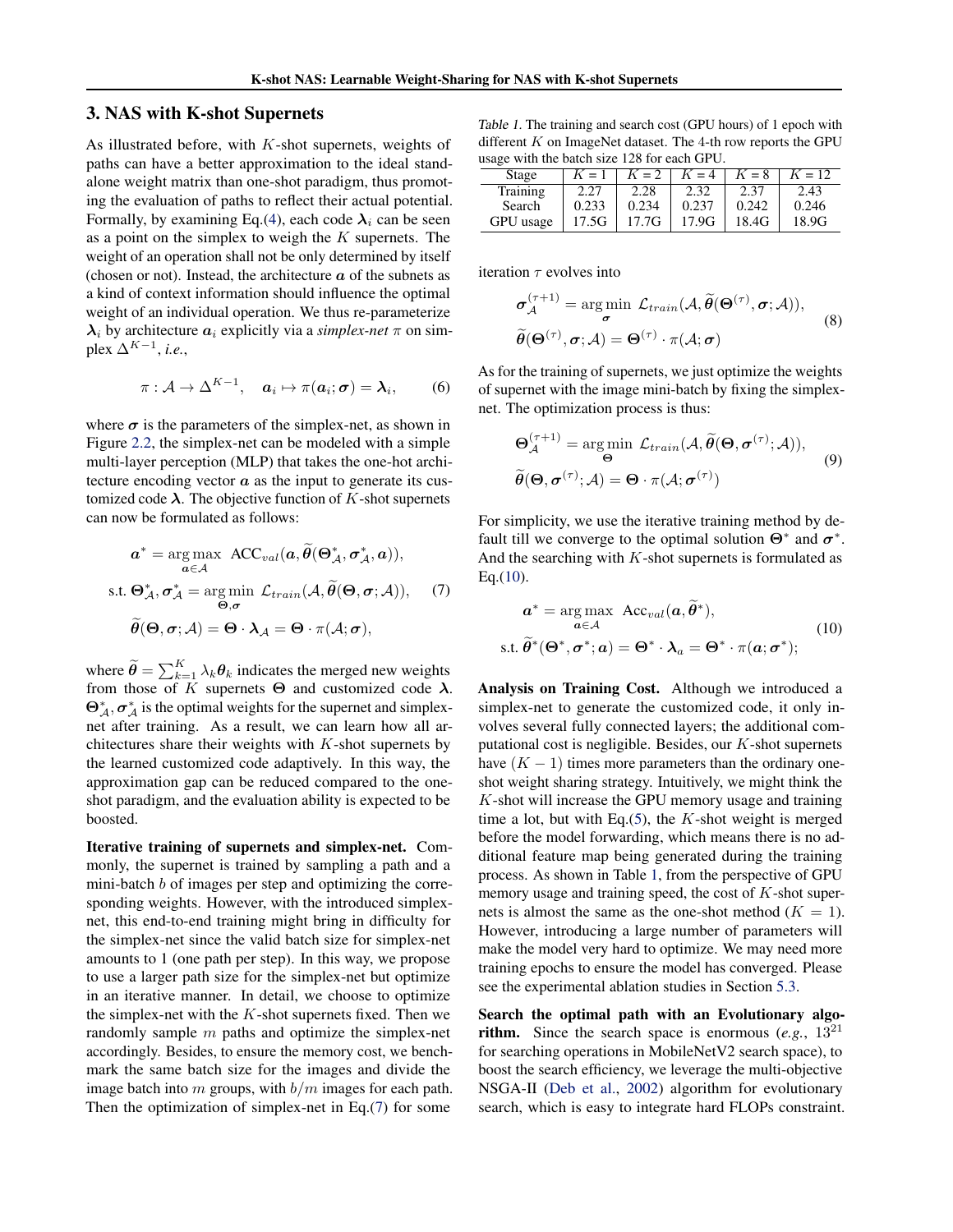<span id="page-4-0"></span>

Figure 3. Examples of weight sharing patterns for width. For ordinal weight sharing pattern, leftmost  $c$  channels are assigned for the subnets of width  $c$ . For the width in  $K$ -shot pattern, each width can customize code for constructing its suitable weight. Therefore, each channel amounts to different weights in  $K$ -shot pattern.

We set the population size as 50 and the number of generations as 20. We randomly select a group of architectures within the target FLOPs as the first generation. Then in each iteration, the top 20 architectures with the highest accuracy are selected as parents to generate new architectures via mutation and crossover. After the search, we only retrain the architecture with the highest accuracy from scratch and report its performance. More details about evolutionary search are illustrated in supplementary materials.

### 4. Joint Searching with Channel Dimension

In previous sections, we have leveraged the  $K$ -shot supernets and a simplex-net to enable different architectures to have adaptively different weights for some specific operation. Now, we further extend our method to jointly searching with channels for a more fine-grained architecture with decent performance. For clarity, we use  $\alpha$  to denote the architecture (operation) and  $c$  to denote the width structure over all layers, and  $(a, c)$  refers to a subnet with architecture a with width c.

Basically, if we choose different channel width under the same operations, current methods [\(Yu & Huang,](#page-10-0) [2019;](#page-10-0) [Dong](#page-9-0) [& Yang,](#page-9-0) [2019b;](#page-9-0) [Su et al.,](#page-10-0) [2021b;c\)](#page-10-0) mainly follow the ordinary weight sharing pattern, which only takes channels from one side  $(e.g., \text{ left})$ . Specifically, to allocate  $c$  channels at a certain layer, an ordinary weight sharing pattern assigns the leftmost  $c$  channels as Figure [3.](#page-3-0) Such a hard assignment imposes a strong constraint for different channels; that is, though we choose different channel width, the overlapping channels will always share the same set of weights. We ex-

| <b>Algorithm 1</b> Training and search with $K$ -shot supernets                      |
|--------------------------------------------------------------------------------------|
| <b>Input:</b> K-shot supernets with weights $\Theta$ , Simplex-net                   |
| $\pi$ with weights $\sigma$ , maximum training epochs T,                             |
| warmup epochs $T_w$ .                                                                |
| Init $\tau = 0$ , $\lambda = [\frac{1}{K}, , \frac{1}{K}]$ ;                         |
| while $\tau \leq T$ do                                                               |
| randomly sample an subnets with architecture $a$ ;                                   |
| if $\tau \leq T_w$ then                                                              |
| train K-shot supernets with weights of $\Theta \lambda$ ;                            |
| else                                                                                 |
| generate customized code $\lambda = \pi(\mathbf{a}; \sigma)$ ;                       |
| calculate regularization term $r_c$ with Eq.(16);                                    |
| Iteratively train $k$ -shot supernets and simplex-net                                |
| $\pi$ with Eq.(9) and Eq.(11);                                                       |
| end                                                                                  |
| end                                                                                  |
| $\Omega$ --4---4. The end-heateness $\mathbb{R}^*$ examples denials $\Gamma$ = (19). |

**Output:** The architecture  $a^*$  searched with Eq.(12).

pect to decouple the shared weights when we select different channel width by following our proposed idea. To achieve this, we add an additional "channel branch" in simplex-net, which takes a channel encoding vector and merged with the "architecture branch" to generate the final customized code (see Figure [2.2\)](#page-2-0). Now, we can include the "channel branch" to our objective function:

$$
\Theta^*, \sigma^* = \underset{\Theta, \sigma}{\arg \min} \mathbb{E}_{(a, c) \in (\mathcal{A}, \mathcal{C})} \left[ \mathcal{L}_{train}(a, c, \widetilde{\theta}) \right] \tag{11}
$$
  
s.t.  $\widetilde{\theta}(\Theta, \sigma; a, c) = \Theta \cdot \lambda_{a, c} = \Theta \cdot \pi(a, c; \sigma)$ 

With the channel search included in our objective, we can rewrite the Eq.[\(10\)](#page-3-0) as:

$$
a^*, c^* = \underset{(a,c) \in (\mathcal{A}, \mathcal{C})}{\arg \max} \text{Acc}_{val}(a, c, \widetilde{\theta}^*),
$$
  
s.t.  $\widetilde{\theta}^*(\Theta^*, \sigma^*; a, c) = \Theta^* \cdot \lambda_{a,c} = \Theta^* \cdot \pi(a, c; \sigma^*)$  (12)

Similarity of architectures with different channel width. Despite the simplex-net can directly learn the customized code for different channel encoding vectors, we can still add a regularization term to further help it to distinguish different channel width.

Suppose we have two set of channels  $c_1$  and  $c_2$  (under the same architecture), the corresponding supernets can be expressed by  $\Theta \lambda_1$  and  $\Theta \lambda_2$  (Eq.(11) and Eq.(12)), then we can define the similarity of the two supernets by:

$$
S((\boldsymbol{a},\boldsymbol{c}_1),(\boldsymbol{a},\boldsymbol{c}_2)) = \boldsymbol{\lambda}_1^T \boldsymbol{\Theta}^T \boldsymbol{\Theta} \boldsymbol{\lambda}_2 = \langle \boldsymbol{\Theta}^T \boldsymbol{\Theta}, \boldsymbol{\lambda}_1^T \boldsymbol{\lambda}_2 \rangle
$$
\n(13)

with Cauchy–Schwarz inequality [\(Alzer,](#page-8-0) [1999\)](#page-8-0):

$$
S((\boldsymbol{a},\boldsymbol{c}_1),(\boldsymbol{a},\boldsymbol{c}_2)) \leq ||\boldsymbol{\Theta}^T \boldsymbol{\Theta}|| \, ||\boldsymbol{\lambda}_1^T \boldsymbol{\lambda}_2|| \qquad (14)
$$

therefore, the supremacy for the similarity  $S$  lies in the weights from supernets and the inner product of  $\lambda_1$  and  $\lambda_2$ .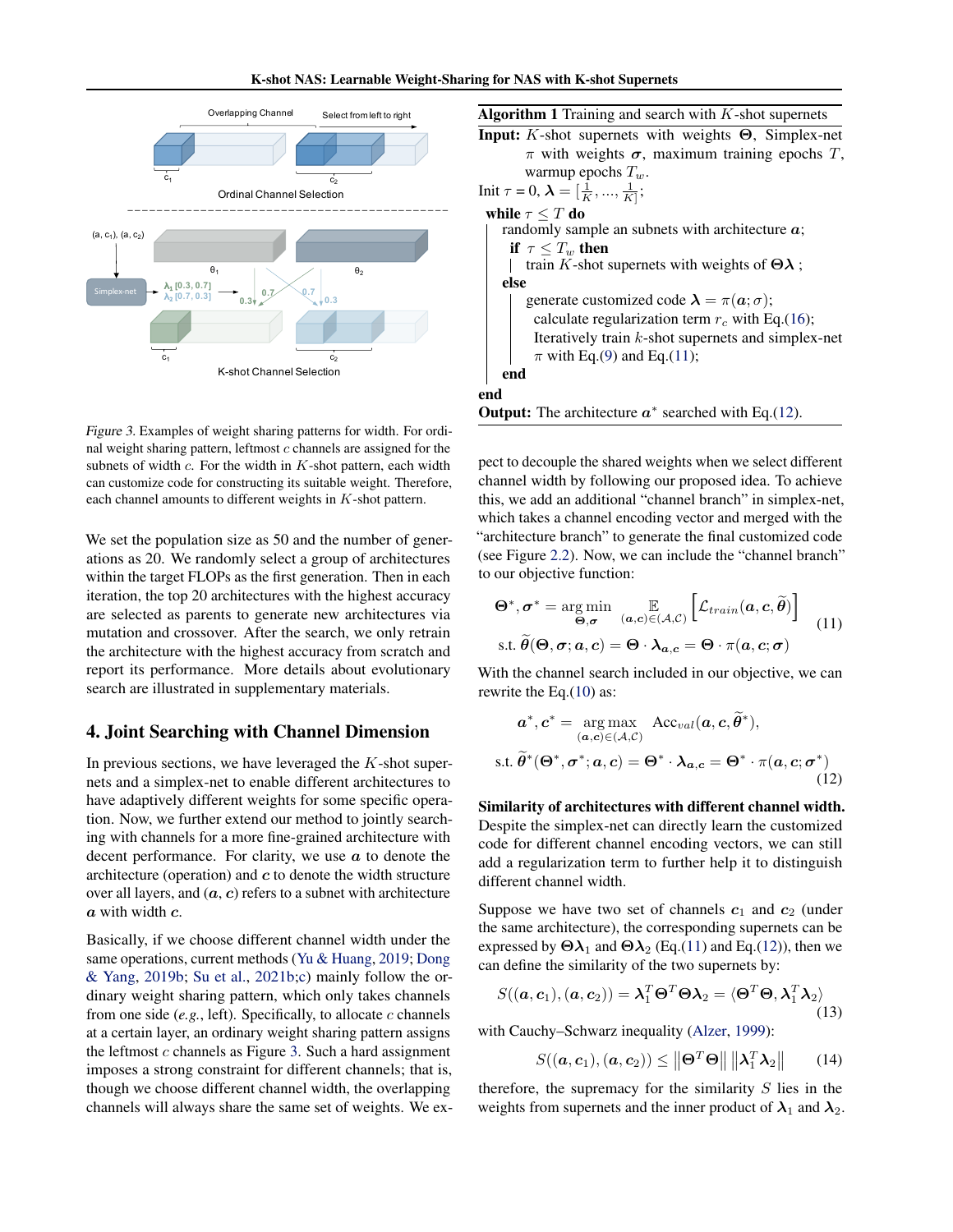<span id="page-5-0"></span>Since we iteratively update supernets and simplex-net, the first term of  $\|\Theta^T \Theta\|$  are fixed during updating simplex-net. As a result, only  $\lambda$  affects their inner product.

With ordinary sharing pattern, we can measure the difference of any two sets of channels  $c_1$  and  $c_2$  with  $\ell_1$  distance  $d(\boldsymbol{c}_1, \boldsymbol{c}_2) = ||\boldsymbol{c}_1 - \boldsymbol{c}_2||_1$ . Ideally, if the distance  $d(\boldsymbol{c}_1, \boldsymbol{c}_2)$ is smaller, the representation of channels  $c_1$  and  $c_2$  should be closer and vice versa. For this reason, we pre-defined a threshold distance m, if  $d(c_1, c_2) < m$ ,  $c_1$  and  $c_2$  should have similar representation, otherwise, they should be different. With this formulation, we can obtain a conditional distribution by  $\lambda$ :

$$
P(c_i|c_k) = \frac{\exp(\lambda_i^T \lambda_k/\tau)}{\exp(\lambda_i^T \lambda_k/\tau) + \sum_{j=1}^n \mathbb{1}_{[j \neq k]} \exp(\lambda_i^T \lambda_j/\tau)}
$$
(15)

which represents the likelihood that  $d(c_i, c_k) < m$ , and  $\tau$ is a temperature parameter that controls this loss's concentration level. With Eq.[\(14\)](#page-4-0), we proposed a non-parametric regularization term for the simplex-net to distinguish different channel width under the same architecture(operation). The learning objective is then to optimize the conditional probability of similarity for different channels, which can be expressed by the negative log-likelihood as follows:

$$
r_{\mathbf{c}}(\boldsymbol{\sigma}) = -\log P(\mathbf{c}_i|\mathbf{c}_k)
$$
 (16)

Hence, the objective function for simplex-net is as follows:

$$
L(\boldsymbol{\sigma}) = \mathcal{L}_{train}(\boldsymbol{a}, \boldsymbol{c}, \tilde{\boldsymbol{\theta}}(\boldsymbol{\sigma}; \boldsymbol{\Theta}, \boldsymbol{a}, \boldsymbol{c})) + \alpha \cdot r_{\boldsymbol{c}}(\boldsymbol{\sigma}), \quad (17)
$$

where  $\alpha$  is the trade-off hyperparameter (we find  $\alpha = 1$ suffices in our experiments). The overall training procedure for our K-shot supernets and simplex-net is summarized as Algorithm 2.

### 5. Experimental Results

#### 5.1. Search on ImageNet

Dataset. We perform the architecture search on the largescale dataset ImageNet (ILSVRC-12) [\(Russakovsky et al.,](#page-10-0) [2015\)](#page-10-0), which contains 1.28M training images from 1000 categories. Specifically, following [\(Guo et al.,](#page-9-0) [2020b\)](#page-9-0), we randomly sample 50K images from the training set as the local validation set, with the rest images used for training. Finally, we report the accuracy of our searched architecture on the test dataset (which is the public validation set of the original ILSVRC2012 ImageNet dataset). All experiments are implemented with PyTorch [\(Paszke et al.,](#page-9-0) [2019\)](#page-9-0) and trained on 8 NVIDIA Tesla V100 GPUs.

Search space. In this paper, we implement the joint search of operations and channels for the fine-grained NAS. We follow the same search space as SPOS [\(Guo et al.,](#page-9-0) [2020b\)](#page-9-0), which has 21 to-be-searched layers and 3 fixed layers. For channels, we search for all 24 layers. For operation search, we adopt the same macro search space as other one-shot methods for a fair comparison. Concretely, to construct the supernet, we leverage the MobileNetV2 inverted bottleneck [\(Sandler et al.,](#page-10-0) [2018\)](#page-10-0) with an optional squeeze-andexcitation (SE) [\(Hu et al.,](#page-9-0) [2018\)](#page-9-0) module. For each search block, the convolutional kernel size is determined within 3,5,7 with the expansion ratio selected in 3,6, and each block can choose to whether use SE module or not. An additional identity block is also attached for a flexible depth search. Moreover, to accommodate the channel search, the width coefficient of each operation is selected within  ${0.2, 0.4, 0.6, 0.8, 1.0}$  for all 24 layers. As a result, the overall search space amounts to be  $5^{24} \times 13^{21}$ .

**Supernet training.** We adopt  $b_s$  and  $\tau$  as 16 and 0.3 for Eq.[\(9\)](#page-3-0) and Eq.(15), respectively. For training  $K$ -shot supernets, we follow the same training recipe as [\(You et al.,](#page-10-0) [2020;](#page-10-0) [Guo et al.,](#page-9-0) [2020b\)](#page-9-0) for a fair comparison. With a batch size of 1024, the supernets are trained using a SGD optimizer with 0.9 momentum and Nesterov acceleration. The learning rate is initialized as 0.12 and decay with cosine annealing for 120 epochs. For each sampled architecture, we use the same code  $\lambda$  (*i.e.*,  $1/K$ ) for the K-shot supernets within the first 5 epochs to warm up all the weights. As for the simplex-net, we adopt a two-layer MLP for both encodings (*i.e.*, Architecture and Channel). We empirically find that more layers of MLP do not bring further significant improvement, which infers that a two-layer MLP may be enough for investigating the encodings. Then, we include our proposed simplex-net to learn the customized code  $\lambda$ via an alternate iterative procedure. More details of training and search are illustrated in supplementary materials.

Retraining. For retraining the searched architectures, we follow the same strategy as previous works [\(Tan et al.,](#page-10-0) [2019;](#page-10-0) [You et al.,](#page-10-0) [2020\)](#page-10-0). Specifically, we adopt a RMSProp optimizer with 0.9 momentum and 1024 batch size. The learning rate is increased from 0 to 0.128 linearly for 5 epochs and then decays 0.03 every 2.4 epochs. Besides, the exponential moving average is also adopted with a decay rate of 0.9999.

Performance of searched structures. We perform the search with 4 different groups of FLOPs constraints; each group is composed of a pair of experiments with/without channel width search. As shown in Table [2,](#page-6-0) with the same search space, our searched 343M K-shot-B achieves 77.2% on Top-1 accuracy, which surpasses other methods by more than 0.4%. Moreover, we conduct the joint search of operations and channels; the accuracy is further boosted by 0.2%∼0.3%, which validates our method's effectiveness.

#### 5.2. Search on NAS-Bench-201

The key challenge of the NAS algorithm lies in the evaluation and ranking reliability of the supernet, which can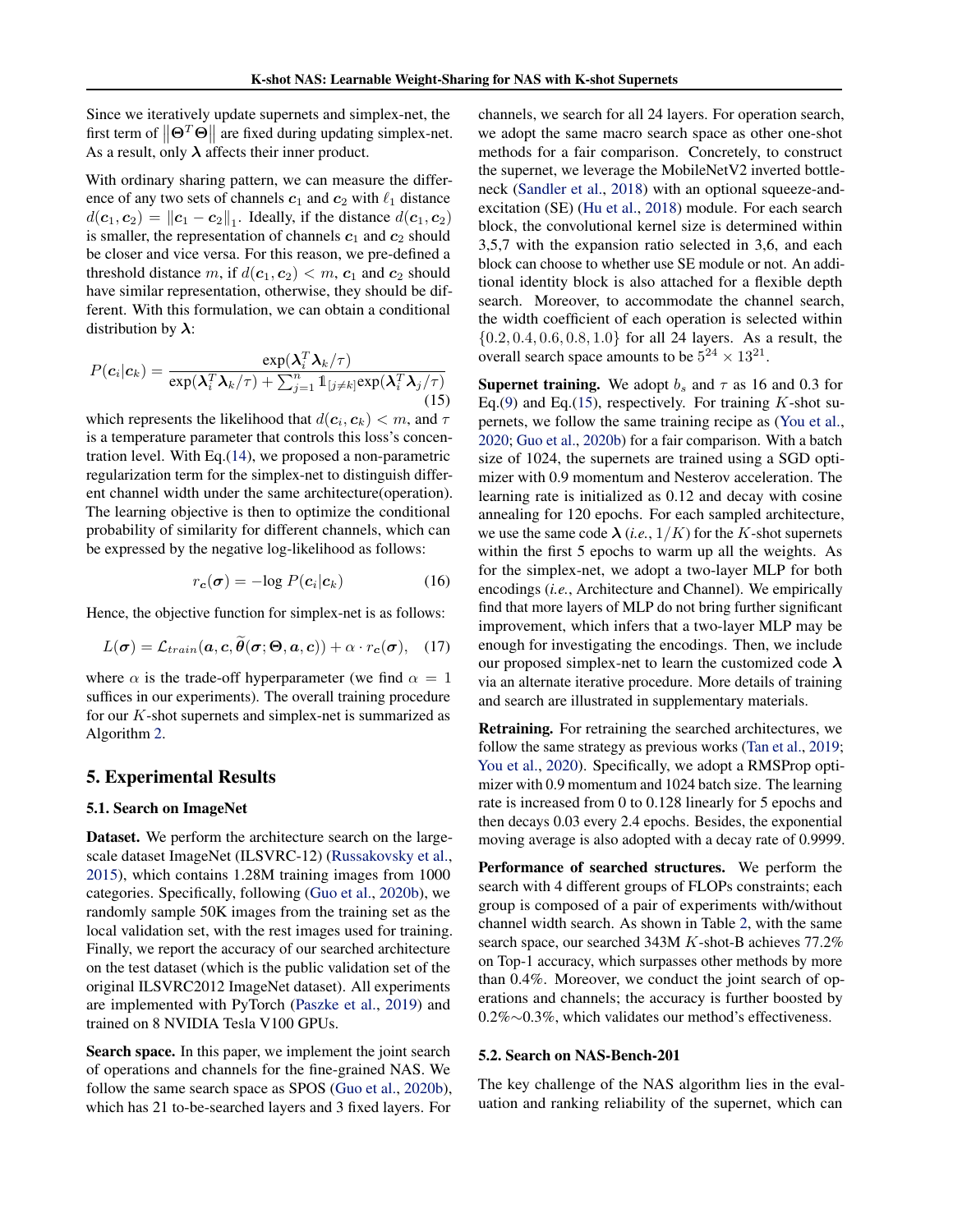| Methods                             | $\overline{\text{Top-1}}$ | Top- $5$                 | <b>FLOPs</b> | Params                   | Memory cost        | training cost    | search | search cost              |
|-------------------------------------|---------------------------|--------------------------|--------------|--------------------------|--------------------|------------------|--------|--------------------------|
|                                     | $(\%)$                    | $(\%)$                   | (M)          | (M)                      |                    | (GPU days)       | number | (GPU days)               |
| ShuffleNetV2-1.0 (Ma et al., 2018)  | 69.4                      | $\overline{\phantom{a}}$ | 146          | $\overline{\phantom{a}}$ |                    |                  |        |                          |
| MbnV2-0.5 (Sandler et al., 2018)    | 63.3                      | $\overline{\phantom{a}}$ | 150          | 1.3                      |                    |                  |        |                          |
| FBNetV2-F3* (Wan et al., 2020)      | 73.2                      | $\overline{\phantom{a}}$ | 126          | $\overline{\phantom{a}}$ | single path        | 12               |        |                          |
| $K$ -shot-NAS-D                     | 73.4                      | 90.7                     | 133          | 2.6                      | single path        | 12               | 1000   | < 1                      |
| $K$ -shot-NAS-D <sup>*</sup>        | 73.7                      | 90.9                     | 145          | 2.8                      | single path        | 12               | 1000   | < 1                      |
| SCARLET-C (Chu et al., 2019a)       | 75.6                      | 92.6                     | 280          | 6.0                      | single path        | 10               | 8400   | 12                       |
| MbnV2-1.0 (Sandler et al., $2018$ ) | 72.0                      | 91.0                     | 300          | 3.4                      |                    |                  |        |                          |
| MnasNet-A1 (Tan et al., 2019)       | 75.2                      | 92.5                     | 312          | 3.9                      | single path $+ RL$ | $288^{\ddagger}$ | 8000   | $\overline{\phantom{a}}$ |
| $K$ -shot-NAS-C                     | 76.3                      | 92.6                     | 281          | 4.4                      | single path        | 12               | 1000   | $\lt 1$                  |
| $K$ -shot-NAS- $C^*$                | 76.5                      | 92.7                     | 286          | 4.7                      | single path        | 12               | 1000   | < 1                      |
| Proxyless-R (Cai et al., 2018)      | 74.6                      | 92.2                     | 320          | 4.0                      | two paths          | $\overline{15}$  | 1000   | $\overline{\phantom{a}}$ |
| AngleNet (Hu et al., 2020)          | 74.2                      | $\overline{\phantom{a}}$ | 325          |                          |                    | 10               |        |                          |
| SPOS (Guo et al., 2020b)            | 76.2                      | $\overline{\phantom{a}}$ | 328          | $\blacksquare$           | single path        | 12               | 1000   | < 1                      |
| MnasNet-A2 (Tan et al., 2019)       | 75.6                      | 92.7                     | 340          | 4.8                      | single path $+ RL$ | $288^{\ddagger}$ | 8000   |                          |
| ST-NAS-A (Guo et al., 2020a)        | 76.4                      | 93.1                     | 326          | 5.2                      | single path        |                  | 990    |                          |
| SCARLET-B (Chu et al., 2019a)       | 76.3                      | 93.0                     | 329          | 6.5                      | single path        | 10               | 8400   | 12                       |
| GreedyNAS-B (You et al., 2020)      | 76.8                      | 93.0                     | 324          | 5.2                      | single path        | 7                | 1000   | < 1                      |
| MCT-NAS-B (Su et al., 2021a)        | 76.9                      | 93.4                     | 327          | 6.3                      | single path        | 12               | 100    | < 1                      |
| FairNAS-C (Chu et al., 2019b)       | 76.7                      | 93.3                     | 325          | 5.6                      | single path        |                  |        |                          |
| BetaNet-A (Fang et al., 2019)       | 75.9                      | 92.8                     | 333          | 4.1                      | single path        | $\overline{7}$   |        |                          |
| $K$ -shot-NAS-B                     | 77.2                      | 93.3                     | 332          | 6.2                      | single path        | 12               | 1000   | < 1                      |
| $K$ -shot-NAS-B <sup>*</sup>        | 77.4                      | 93.5                     | 343          | 6.4                      | single path        | 12               | 1000   | < 1                      |
| AngleNet (Hu et al., 2020)          | 76.1                      | $\equiv$                 | 470          | $\overline{a}$           |                    | 10               |        |                          |
| MnasNet-A3 (Tan et al., 2019)       | 76.7                      | 93.3                     | 403          | 5.2                      | single path $+ RL$ | $288^{\ddagger}$ | 8000   |                          |
| EfficientNet-B0 (Tan $&$ Le, 2019)  | 76.3                      | 93.2                     | 390          | 5.3                      | single path        |                  |        |                          |
| $K$ -shot-NAS-A                     | 77.6                      | 93.6                     | 422          | 6.5                      | single path        | 12               | 1000   | < 1                      |
| $K$ -shot-NAS-A*                    | 77.9                      | 93.8                     | 412          | 7.8                      | single path        | 12               | 1000   | $\leq 1$                 |

<span id="page-6-0"></span>Table 2. Comparison of searched architectures w.r.t. different state-of-the-art NAS methods. Search number means the number of evaluated architectures during searching.  $\ddagger$ : TPU,  $\star$ : joint search of operations and channel width.

be reflected by the ranking correlation between the evaluation performances of all architectures on supernets and their actual performances. Hence, for a better evaluation of our methods, we tend to use the NAS-Bench-201 [\(Dong](#page-9-0) [& Yang,](#page-9-0) [2020\)](#page-9-0) to analyze our supernets and architecture search. NAS-Bench-201 is a NAS benchmark that contains 15625 architectures and provides the train-from-scratch performances of these architectures evaluated on ImageNet-16- 120, CIFAR-100, and CIFAR-10.

Searching Results of NAS-Bench-201 and comparison of ranking ability. In  $K$ -shot supernets, each architecture can acquire its customized code  $\lambda$  to migrate the gap between stand-alone training and joint training on supernets. As a result, our method may lead to a more accurate ranking on different architectures and better performance. As Table 3 shows, our searched results achieve much higher performance on NAS-Bench-201 set, *e.g.* 0.7% higher than AngleNet with ImageNet dataset. Moreover, we also calculate the Kendall's Tau correlation coefficients between the validation accuracy on supernet and their ground-truth performances. As in Table 4, we run each method 10 times and report its average Kendall's Tau value. The results show that our method achieves a much higher Kendall's Tau with the proposed K-shot supernets, *e.g.*, 7.64% higher than the

| Table 3. Searching results (mean±std) on NAS-Bench-201 dataset. |  |  |  |
|-----------------------------------------------------------------|--|--|--|
|-----------------------------------------------------------------|--|--|--|

| Method                                                                                                                                                                                                                                                                                                              |       | CIFAR-10 CIFAR-100 ImageNet-16 |       |
|---------------------------------------------------------------------------------------------------------------------------------------------------------------------------------------------------------------------------------------------------------------------------------------------------------------------|-------|--------------------------------|-------|
|                                                                                                                                                                                                                                                                                                                     |       |                                |       |
|                                                                                                                                                                                                                                                                                                                     |       |                                |       |
|                                                                                                                                                                                                                                                                                                                     |       |                                |       |
|                                                                                                                                                                                                                                                                                                                     |       |                                |       |
| GDAS (Dong & Yang, 2019a) $\begin{array}{ l l l l } \hline 93.52 \pm 0.15 & 67.52 \pm 0.15 & 40.91 \pm 0.12 \\ \hline \text{DARTS- (Chu et al., 2021) } & 93.80 \pm 0.40 & 71.36 \pm 1.51 & 45.12 \pm 0.82 \\ \hline \text{SPOS (Guo et al., 2020b) } & 93.67 \pm 0.26 & 69.83 \pm 0.21 & 44.71 \pm 0.17 \\ \text{$ |       |                                |       |
| optimal                                                                                                                                                                                                                                                                                                             | 94.37 | 73.51                          | 47 31 |

Table 4. The comparison of Kendall's Tau w.r.t different methods on NAS-Bench-201.

| Method                            |                    |        | $ CIFAR-10CIFAR-100 ImageNet-16 $ |
|-----------------------------------|--------------------|--------|-----------------------------------|
| SPOS (Guo et al., 2020b)   55.00% |                    | 56.00% | 54.00%                            |
| AngleNet (Hu et al., 2020) 57.48% |                    | 60.40% | 54.45%                            |
| K-shot NAS                        | $\parallel$ 62.64% | 61.22% | 56.33%                            |

Single-path method with the CIFAR-10 dataset, which indicates that our  $K$ -shot supernets estimates the validation accuracy better, and thus searches for the good architectures more accurately.

Comparison between number of  $K$  for supernets. Since the proposed supernets impose a rank-K approximation for architectures within search space, the number of  $K$  is a critical hyperparameter to discuss. Figure [4](#page-7-0) shows the searching result for different number  $K$ . As we can see clearly, the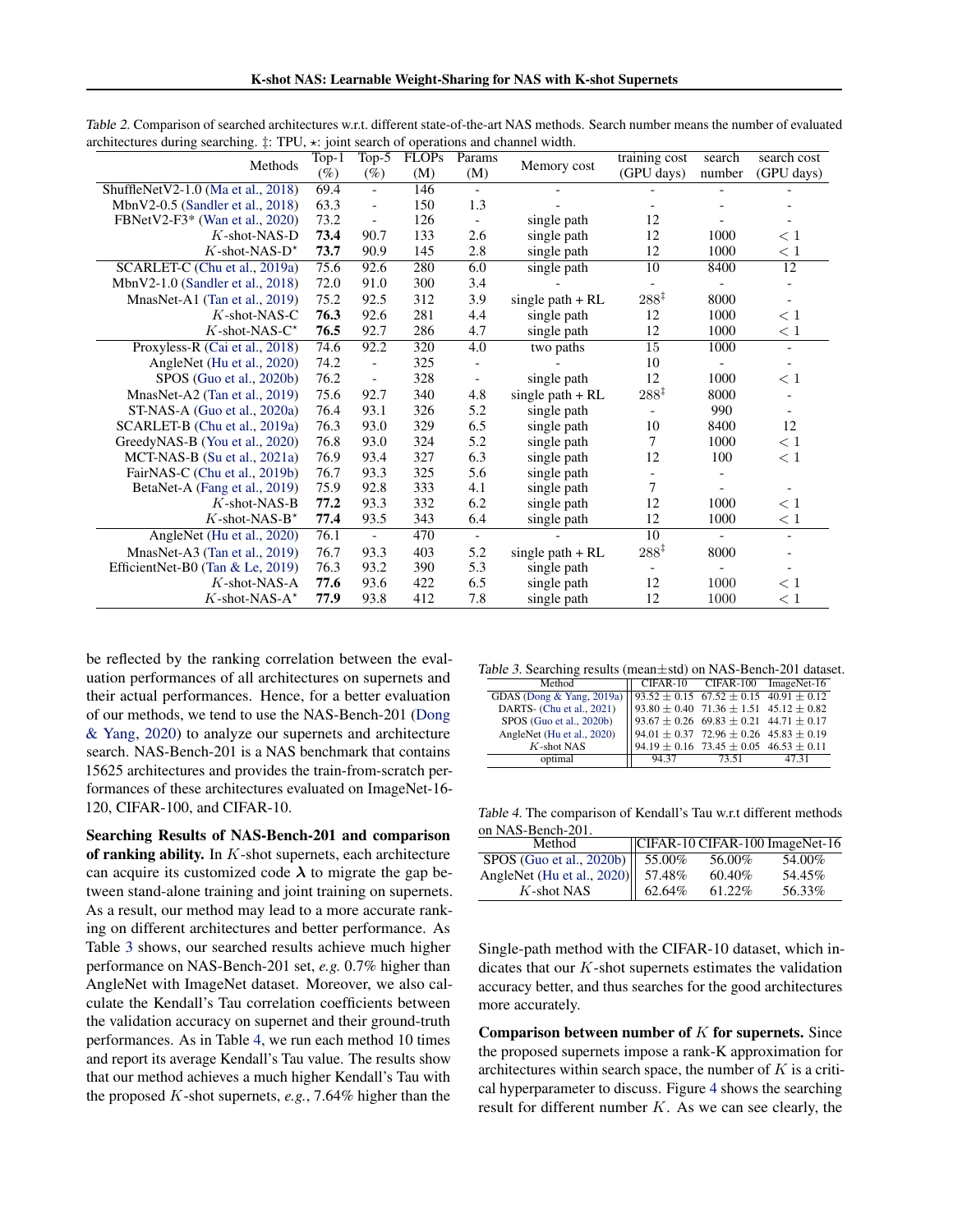<span id="page-7-0"></span>

Figure 4. Top-1 accuracy of searched models on ImageNet dataset by different methods with the increasing of search numbers.



Figure 5. The Kendall's Tau coefficient of  $K$ -shot supernets for high-performance architectures. The abscissa value indicates the number of architectures in high-performance group  $a_{high}$ .

Kendall's Tau coefficient of  $K$ -shot supernets benefits from the increase of  $K$  (especially when  $K$  is small), demonstrating our proposed K-shot supernets can effectively bridge the gap between supernets and true performance. Such observation further verified our hypothesis that the number of  $K$  determines the approximation level between supernets and true performance, and thus larger K induces a more accurate ranking for sub-networks. As a result, the ranking ability of supernets will be closer to the Oracle optimal with a larger number of  $K$ , *e.g.*  $K = 8$ . Moreover, the performance tends to be optimal when K selected from  $[6 - 10]$ but decreases afterward; this is because the larger  $K$  induces more weights for  $K$ -shot supernets, and thus  $K$ -shot supernets need longer training time. See more experiments about training K-shot supernets in supplementary materials.

The ranking ability for the high-performance architectures. We have used the Kendall's Tau to show the powerful ranking ability of our  $K$ -shot supernet. However, a high Kendall's Tau score cannot guarantee that the best architecture has the highest ranking. In NAS, we care more about the optimal architectures with the given computational budgets. Intuitively, a natural question comes to *whether the proposed* K*-shot supernets enable to rank high-*

Table 5. The performance gain of each part in  $K$ -shot supernets with 420M FLOPs on MobileNet search space.

|  | #   K-shot   One-shot   simplex-net   Channel $ r_c $   Top-1 Top-5 |  |              |  |
|--|---------------------------------------------------------------------|--|--------------|--|
|  |                                                                     |  | 177.0% 93.4% |  |
|  |                                                                     |  | 177.1% 93.4% |  |
|  |                                                                     |  | 177.2% 93.5% |  |
|  |                                                                     |  | 177.5% 93.6% |  |
|  |                                                                     |  | 177.6% 93.6% |  |
|  |                                                                     |  | 77.9% 93.8%  |  |

*performance architectures more accurately?* With this aim, we divide the architectures into the high-performance group and low-performance group based on their standalone accuracy. Now, we can reformulate Kendall's Tau score as follows: "For any pair  $(a_{high}, a_{low})$ , it is said to be concordant if  $a_{high}$  better than  $a_{low}$ , otherwise, it will be called disconcordant". The new Kendall's Tau for evaluating the high-performance architecture can be calculated by  $(concat - discount - discount)/allpairs$ . As shown in Figure 5, we show Kendall's Tau with different dividing ranks. In detail, with the proposed  $K$ -shot supernets, the top performance architectures can be more accurately ranked, *e.g.*, the top 100 architectures can be ranked with Kendall's Tau coefficient of 0.68 while 0.56 for the overall architectures. More details about Kendall's Tau and its experiments are formulated in the supplementary materials.

#### 5.3. Ablation Studies

Effect of each proposed techniques in K-shot supernets. As shown in Table 5, we conduct the ablations about the proposed K-shot supernets. We evaluate the performance with different combinations of these strategies on ImageNet and report their Top-1 accuracy in Table 5. With 420M FLOPs budget, we re-implement Single-path [\(Guo et al.,](#page-9-0) [2020b\)](#page-9-0), and it achieves 77.02% top-1 accuracy on ImageNet dataset in Table 5(#1). Besides, if we joint search operations and widths with a one-shot strategy, it achieves 77.14% top-1 accuracy(#2). When searching with  $K$ -shot supernets but with the coefficient vector fixed as  $1/K$  (#3), the search result only improves by 0.12%. However, by comparing #3 and #4, if we use simplex-net to generate the customized code for  $K$ -shot supernets, we observe that the simplexnet and K-shot supernets are indeed helpful for the search result. Moreover, by comparing #5 and #6, if we promote our method to the channel width search and incorporate the non-parametric regularization, we can further boot our search result with 0.28%.

Visualization of customized code  $\lambda$ . In our method, we aim to encourage different architectures to have specialized weights, which are assumed to be represented with a convex combination of K-shot supernets via the customized code  $\lambda$ . In this way, the code actually reflects the preference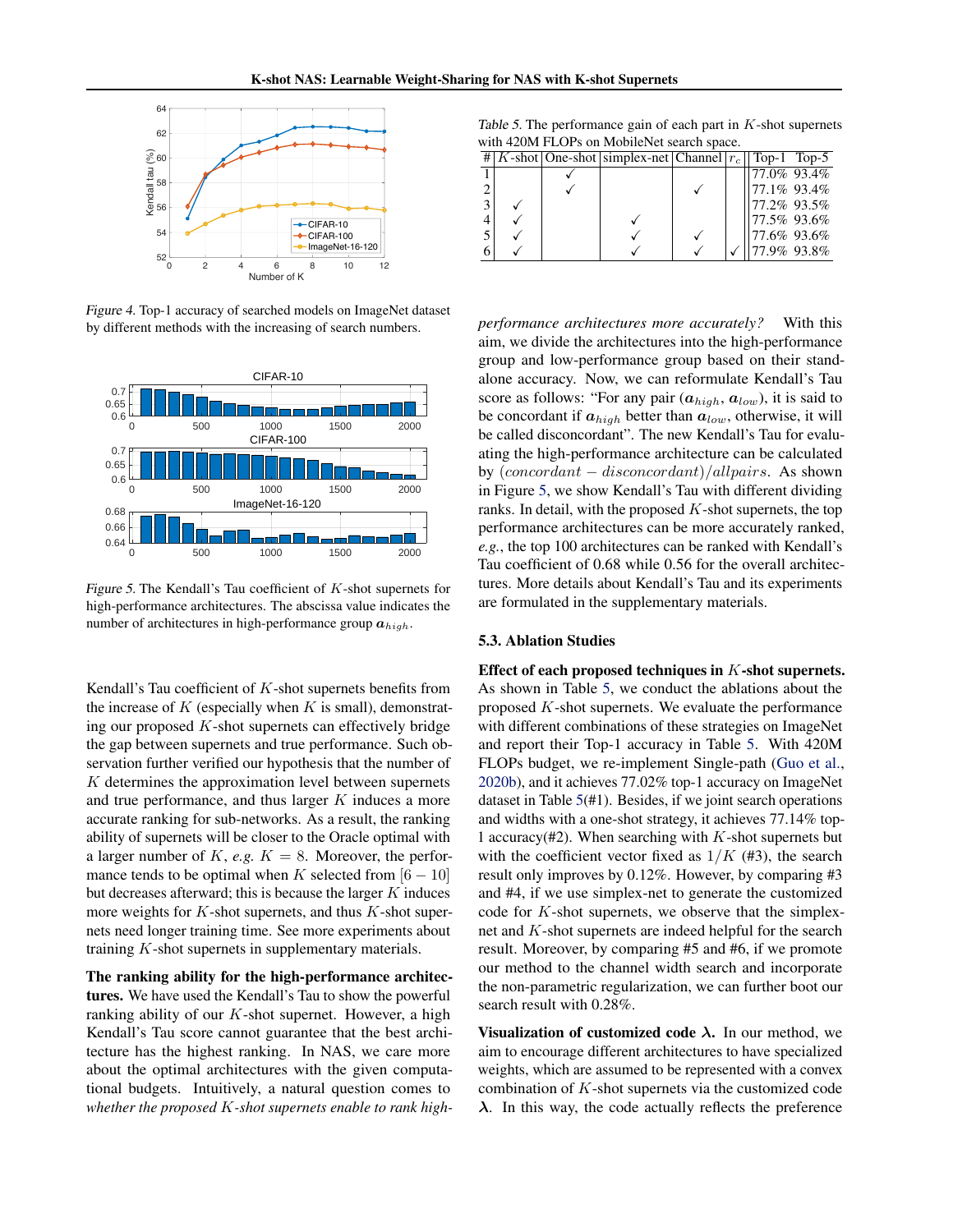<span id="page-8-0"></span>

Figure 6. Histogram of weight distribution with  $K = 3$  of 1000 sub-networks during evolutionary search w.r.t.420M FLOPs on ImageNet dataset.

Table 6. Comparison of  $K$ -shot supernets with baseline methods on ImageNet dataset w.r.t.330M and 420M FLOPs budget.

| Method               | <b>FLOPs</b> | $Accuracy(\%)$ | <b>FLOPs</b> | $Accuracy(\%)$ |
|----------------------|--------------|----------------|--------------|----------------|
| One-shot-NAS         |              | 76.2           |              | 77.0           |
| Random $K$ -shot-NAS | 330M         | 76.2           | 420M         | 77.1           |
| fixed K-shot-NAS     |              | 76.4           |              | 77.2           |
| $K$ -shot-NAS        |              | 77 2           |              | 77.6           |

over all supernets for each path. To examine this *preference*, we record the customized codes  $\lambda$  of all searched 1K architectures (420M FLOPs) during the evolutionary searching on ImageNet dataset with  $K = 3$ , then we show their histogram in Figure 6. Concretely, the value of these 3 customized codes  $\lambda$  distributes evenly within a large range from 0.1 to 0.65, which indicates our method can allocate customized code in a wide range for different architectures. Besides, the frequency of these 3 customized codes  $\lambda$  varies accordingly for different architectures, which implies that these 3 customized codes are learned to reflect the different potential of architectures by various preferences. More visualization of customized code with detailed explanations is illustrated in supplementary materials.

Effect of simplex-net. We introduce two baseline methods to investigate the effect of simplex-net, namely, *fixed K-shot supernets*: the customized code  $\lambda$  is fixed with  $1/K$  for all architectures. *Random K-shot supernets*: we randomly initial parameters  $\lambda$  and never change it during training for 10 times, and record the average searched performance. From Table 6, our method achieves much higher performance than baseline methods; while randomly or fixed  $(e.g., 1/K)$ assign  $\lambda$  for the introduced K times of supernets nearly do not affect the accuracy performance, which indicates that our simplex-net can effectively boost the performance by providing customized code  $\lambda$  for each architecture.

Tradeoff between Training Epochs and Number of K. In K-shot NAS, we leverage  $K$  supernets and only introduce negligible training cost and GPU memory as shown in Table [1.](#page-3-0) However, with  $(K-1)$  times more parameters than the ordinary one-shot NAS, the K-shot supernets may become hard to be optimized. To investigate the trade-off between training epochs and the number of  $K$ , we implement the



Figure 7. Top-1 accuracy of searched models on ImageNet dataset w.r.t.different  $K$  and supernet training epochs.

search with different  $K$  and supernet training epochs on ImageNet dataset. From Figure 7 we can see that, on the one hand, with a larger  $K$ , supernets need to be trained with more epochs for a more accurate ranking of subnets. On the other hand, with a tight training budget, smaller  $K$  may induce better training results. As a result, for the trade-off between training cost and the number of  $K$ , we simply use  $K = 8$  in our method.

### 6. Conclusion

In this work, we discussed the drawbacks of the one-shot NAS and proposed a novel  $K$ -shot weight sharing strategy for K-shot supernets. Besides, we introduced a simplex-net which learns context information from architectures/channel encoding vectors, and generate the customized code that cooperate with the  $K$ -shot supernets to approximate the optimal stand-alone weights. Furthermore, we designed a regularization term that helps the simplex-net generate different code for different channel width. Extensive experiments have been implemented on the large-scaled ImageNet dataset and NAS-Bench-201 to show the superiority of our propose method to other state-of-the-art NAS methods.

#### ACKNOWLEDGMENTS

This work is funded by the National Key Research and Development Program of China (No. 2018AAA0100701) and the NSFC 61876095. Chang Xu was supported in part by the Australian Research Council under Projects DE180101438 and DP210101859. Shan You is supported by Beijing Postdoctoral Research Foundation.

## References

- Alzer, H. On the cauchy-schwarz inequality. *Journal of Mathematical Analysis and Applications*, 234(1):6 – 14, 1999.
- Cai, H., Zhu, L., and Han, S. Proxylessnas: Direct neural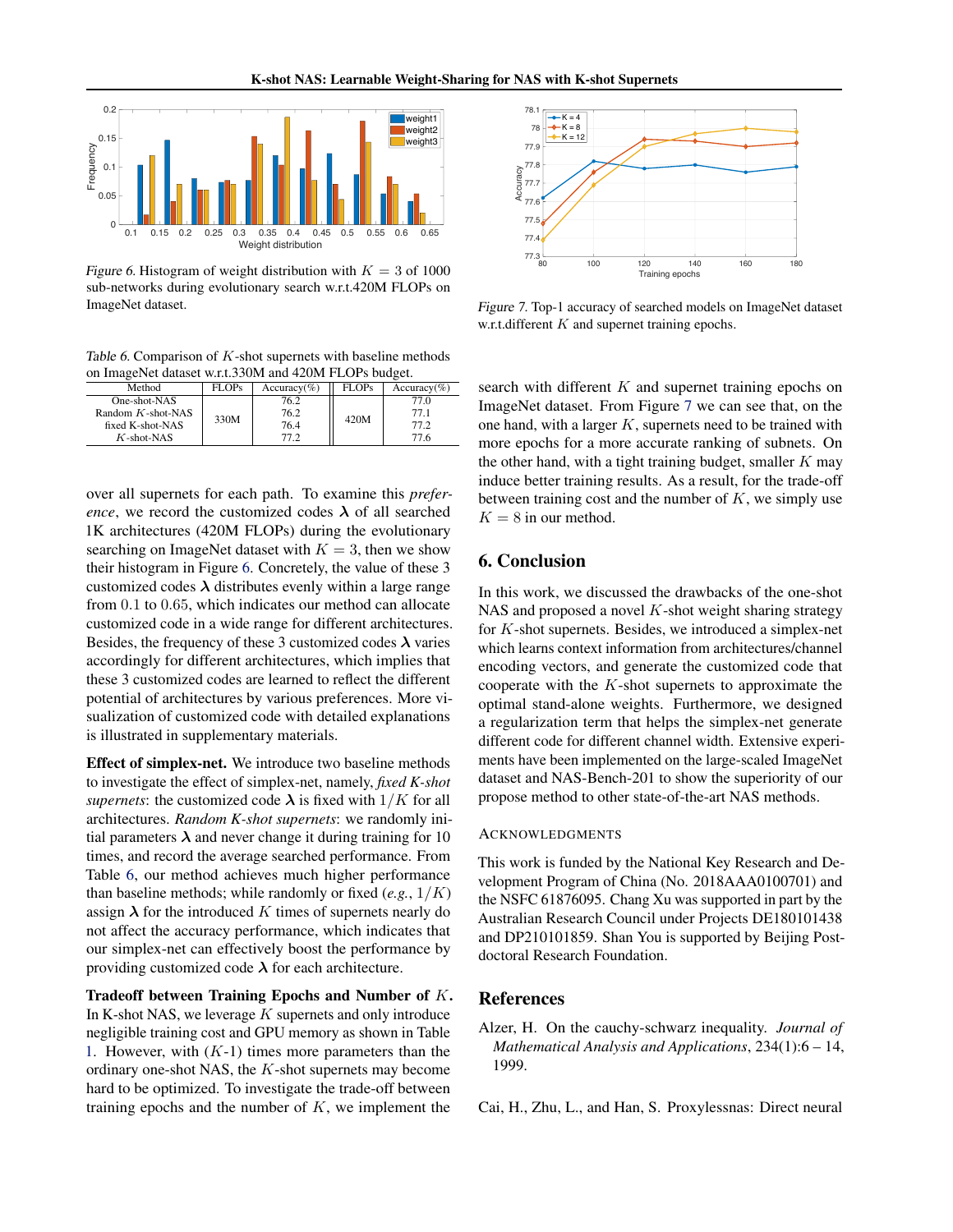<span id="page-9-0"></span>architecture search on target task and hardware. *arXiv preprint arXiv:1812.00332*, 2018.

- Chu, X., Zhang, B., Li, J., Li, Q., and Xu, R. Scarletnas: Bridging the gap between scalability and fairness in neural architecture search. *arXiv preprint arXiv:1908.06022*, 2019a.
- Chu, X., Zhang, B., Xu, R., and Li, J. Fairnas: Rethinking evaluation fairness of weight sharing neural architecture search. *arXiv preprint arXiv:1907.01845*, 2019b.
- Chu, X., Wang, X., Zhang, B., Lu, S., Wei, X., and Yan, J. {DARTS}-: Robustly stepping out of performance collapse without indicators. In *International Conference on Learning Representations*, 2021.
- Clarkson, K. L. and Woodruff, D. P. Low-rank approximation and regression in input sparsity time. *Journal of the ACM (JACM)*, 63(6):1–45, 2017.
- De Silva, V. and Lim, L.-H. Tensor rank and the illposedness of the best low-rank approximation problem. *SIAM Journal on Matrix Analysis and Applications*, 30 (3):1084–1127, 2008.
- Deb, K., Pratap, A., Agarwal, S., and Meyarivan, T. A fast and elitist multiobjective genetic algorithm: Nsgaii. *IEEE transactions on evolutionary computation*, 6(2): 182–197, 2002.
- Dong, X. and Yang, Y. Searching for a robust neural architecture in four gpu hours. In *Proceedings of the IEEE Conference on Computer Vision and Pattern Recognition (CVPR)*, pp. 1761–1770, 2019a.
- Dong, X. and Yang, Y. Network pruning via transformable architecture search. In *Advances in Neural Information Processing Systems*, pp. 759–770, 2019b.
- Dong, X. and Yang, Y. Nas-bench-201: Extending the scope of reproducible neural architecture search. *arXiv preprint arXiv:2001.00326*, 2020.
- Du, S., You, S., Li, X., Wu, J., Wang, F., Qian, C., and Zhang, C. Agree to disagree: Adaptive ensemble knowledge distillation in gradient space. *Advances in Neural Information Processing Systems*, 33, 2020.
- Fang, M., Wang, Q., and Zhong, Z. Betanas: Balanced training and selective drop for neural architecture search. *arXiv preprint arXiv:1912.11191*, 2019.
- Gholami, A., Kim, S., Dong, Z., Yao, Z., Mahoney, M. W., and Keutzer, K. A survey of quantization methods for efficient neural network inference. *arXiv preprint arXiv:2103.13630*, 2021.
- Guo, R., Lin, C., Li, C., Tian, K., Sun, M., Sheng, L., and Yan, J. Powering one-shot topological nas with stabilized share-parameter proxy. *arXiv preprint arXiv:2005.10511*, 2020a.
- Guo, Z., Zhang, X., Mu, H., Heng, W., Liu, Z., Wei, Y., and Sun, J. Single path one-shot neural architecture search with uniform sampling. In *European Conference on Computer Vision*, pp. 544–560. Springer, 2020b.
- He, K., Zhang, X., Ren, S., and Sun, J. Deep residual learning for image recognition. In *Proceedings of the IEEE conference on computer vision and pattern recognition*, pp. 770–778, 2016.
- Hinton, G., Vinyals, O., and Dean, J. Distilling the knowledge in a neural network. *arXiv preprint arXiv:1503.02531*, 2015.
- Hu, J., Shen, L., and Sun, G. Squeeze-and-excitation networks. In *Proceedings of the IEEE conference on computer vision and pattern recognition*, pp. 7132–7141, 2018.
- Hu, Y., Liang, Y., Guo, Z., Wan, R., Zhang, X., Wei, Y., Gu, Q., and Sun, J. Angle-based search space shrinking for neural architecture search. In *European Conference on Computer Vision*, pp. 119–134. Springer, 2020.
- Huang, T., You, S., Yang, Y., Tu, Z., Wang, F., Qian, C., and Zhang, C. Explicitly learning topology for differentiable neural architecture search. *arXiv preprint arXiv:2011.09300*, 2020.
- Kishore Kumar, N. and Schneider, J. Literature survey on low rank approximation of matrices. *Linear and Multilinear Algebra*, 65(11):2212–2244, 2017.
- Liu, H., Simonyan, K., and Yang, Y. Darts: Differentiable architecture search. *arXiv preprint arXiv:1806.09055*, 2018.
- Ma, N., Zhang, X., Zheng, H.-T., and Sun, J. Shufflenet v2: Practical guidelines for efficient cnn architecture design. In *Proceedings of the European conference on computer vision (ECCV)*, pp. 116–131, 2018.
- Nahler and Gerhard. Pearson correlation coefficient. 10.1007/978-3-211-89836-9(Chapter 1025):132– 132, 2009.
- Paszke, A., Gross, S., Massa, F., Lerer, A., Bradbury, J., Chanan, G., Killeen, T., Lin, Z., Gimelshein, N., Antiga, L., Desmaison, A., Kopf, A., Yang, E., DeVito, Z., Raison, M., Tejani, A., Chilamkurthy, S., Steiner, B., Fang, L., Bai, J., and Chintala, S. Pytorch: An imperative style, high-performance deep learning library. In Wallach, H., Larochelle, H., Beygelzimer, A., d'Alché-Buc, F., Fox, E.,